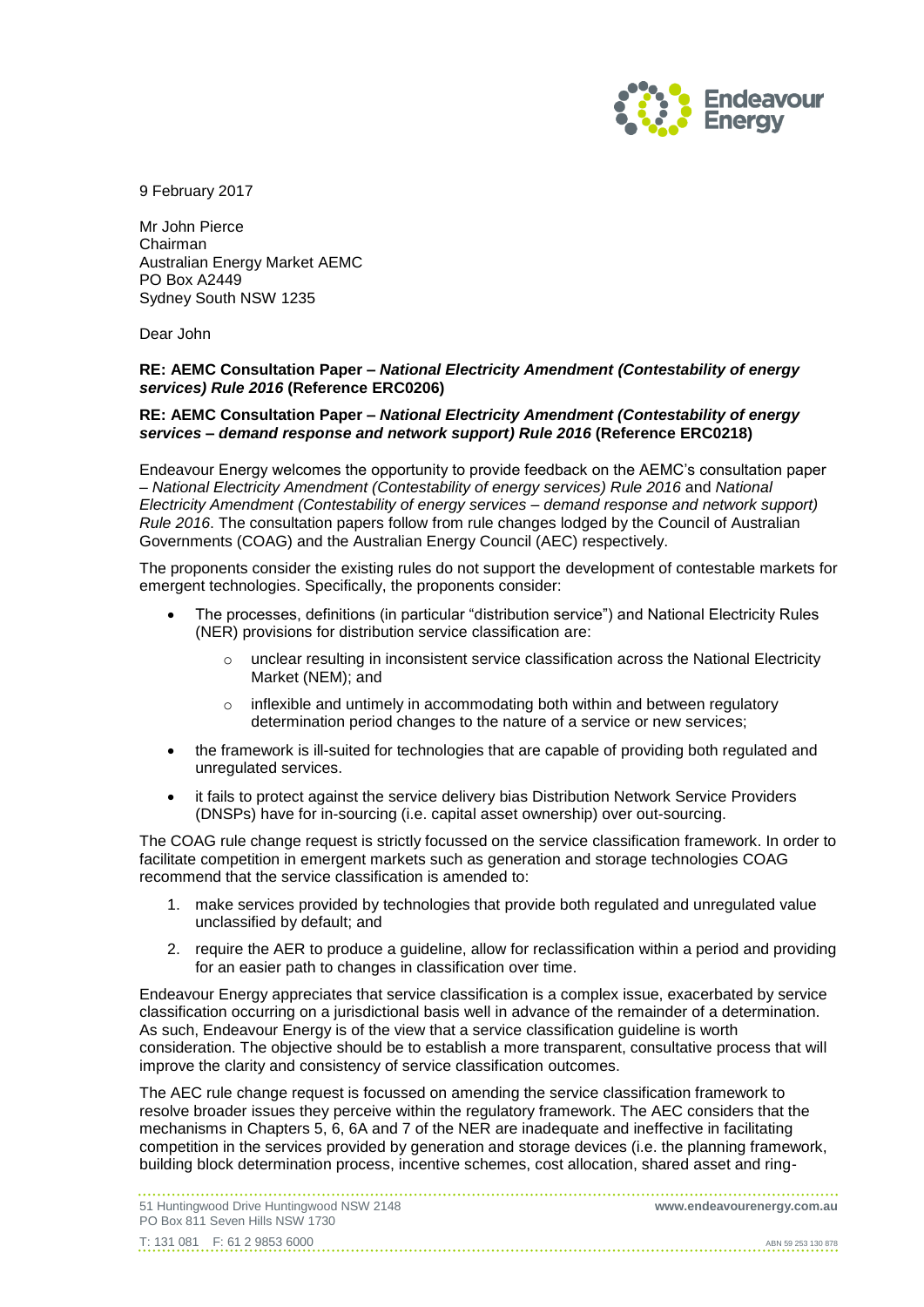fencing guidelines and metering provisions). The AEC recommend that the regulatory framework is modified to:

- 1. Prohibit DNSPs from capitalising (i.e. owning) assets capable of providing "contestable services", such as demand response and network support. These services could only be procured from third parties as operating expenditure;
- 2. Lower the RIT-D threshold to \$50,000, shorten the process and prohibit any non-RIT-D approved capital expenditure from being rolled into the regulatory asset base (RAB); and
- 3. Require DNSPs to publish all information associated with a contestable service it is directly or indirectly involved with.

Endeavour Energy considers the broader issues raised by the AEC with the regulatory framework are unsubstantiated and the proposed amendments ill-considered. For instance, the AEC's proposed new, "contestable service" would undermine its stated objective as DNSPs would not be able to obtain regulatory funding to procure (with operating expenditure) network support and demand response services as they would no longer be distribution services. Collectively, the AEC recommendations seek to embed a service delivery bias in the NER and eliminate competition from DNSPs in emergent markets for the benefit of its members. These changes would result in a suboptimal market design and necessitate a departure from incentive based regulation to a prescriptive, cost plus form of regulation. We consider these outcomes would be to the detriment of the achievement of the National Electricity Objective (NEO).

We support the AEMC's focus on clarifying the service classification framework and seek to identify any genuine issues that exist with the regulatory framework in the consultation paper. Specifically, the AEMC may further investigate whether the regulatory framework provides DNSPs balanced incentives between network (capital expenditure) and non-network (operating expenditure) solutions. We consider the incentive based regulatory framework does provide an appropriate balance. If a network "bias" exists, it may be more attributable to the immaturity and high cost of alternative, nonnetwork technologies or the intrinsic inefficiency of decentralised, distributed solutions compared to the scale and scope efficiencies achievable under a centralised distribution model. If a bias exists due to DNSPs preferences or imbalanced incentives in the regulatory framework then we consider solutions like "totex" warrant further consideration.

Overall, we consider the NEO is best achieved by an ex-ante, incentive based regulatory framework that is neutral to particular types of technology or service delivery options. The existing service classification framework provides an appropriate mechanism for assessing whether regulation is applied, how it applies and what protections are in place for DNSPs that wish to provide unregulated distribution or non-distribution services. For standard control services, DNSPs are provided a strong incentive by the ex-ante regulatory framework and various incentive schemes to implement least cost solutions and pursue dynamic efficiencies in delivering network services. For alternative control services (i.e. potentially competitive services with costs directly attributable to individual customers) the regulatory framework provides for price discovery to help facilitate the transition to competition. While scope for improvements exist, such as a service classification guideline, we do not consider the proponents have demonstrated that the regulatory framework is deficient or that the suggested amendments will better serve the long term interests of customers.

Our responses to the questions contained in the consultation paper are attached to this letter. We have also provided a brief overview a residential battery storage trial we are conducting. This case study provides evidence of Endeavour Energy pursuing dynamic efficiencies while positively contributing to the developing of a competitive storage market.

If you have any queries or wish to discuss this matter further please contact Jon Hocking, Manager of Network Regulation at Endeavour Energy on (02) 9583 4386 or via email at [jon.hocking@endeavourenergy.com.au.](mailto:jon.hocking@endeavourenergy.com.au)

Yours sincerely

 $Hau$ 

Rod Howard **Acting Chief Executive Officer Endeavour Energy**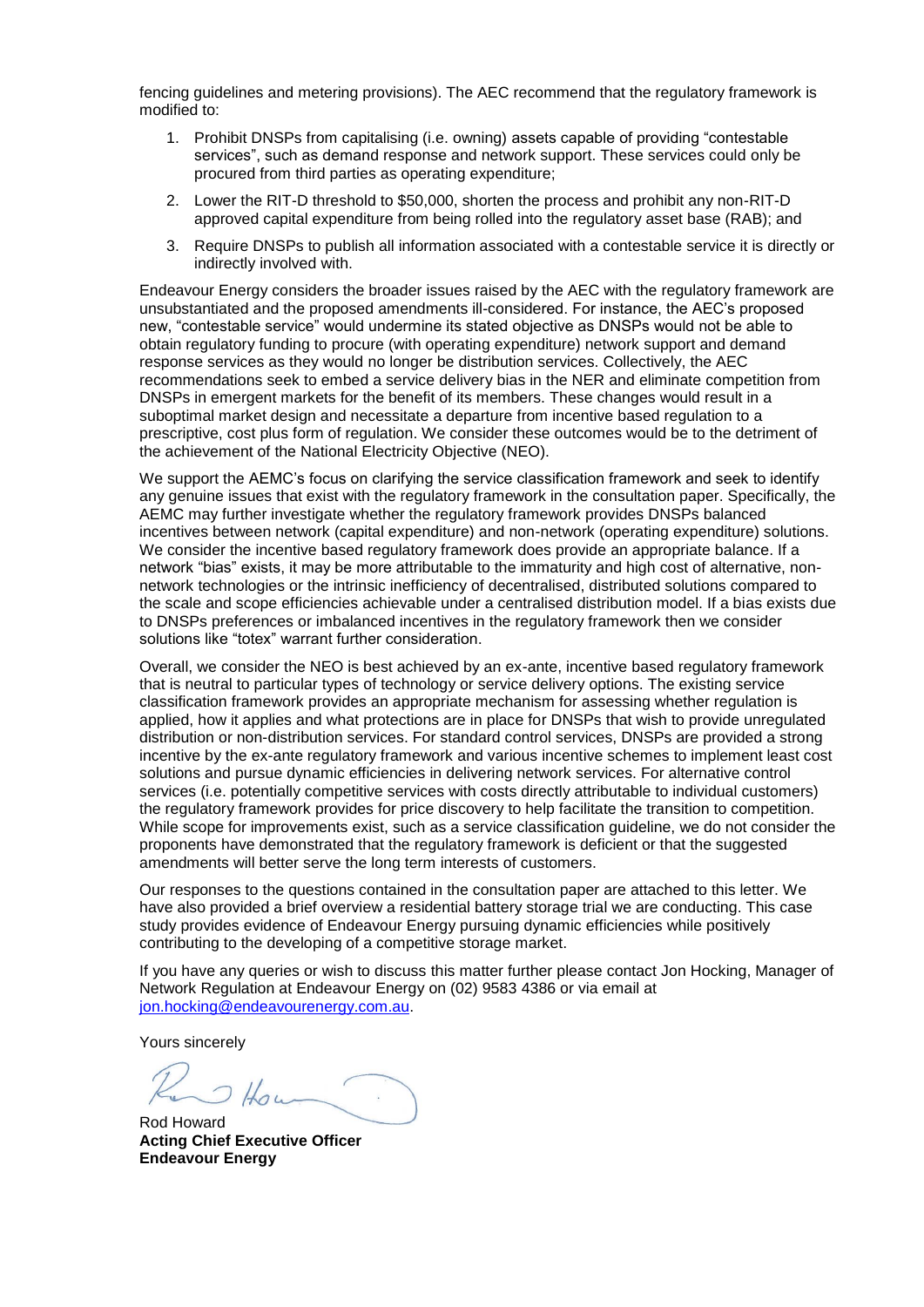## **Attachment A: Response to the consultation paper questions**

### **Overview**

 $\overline{a}$ 

Before responding to the individual questions contained in the consultation paper, we wanted to address an underlying concern of the rule change proponents. That is the belief that DNSPs are not capable of being dynamically efficient and will instead abuse their monopoly position to frustrate the development of markets for generation and storage technologies that may become substitutes to traditional network services.

Based on this assumption, several stakeholders have suggested that DNSPs should be prevented from participating in competitive markets, or face stringent ring-fencing obligations which effectively exclude them, to protect against the risk of 'crowding out'<sup>1</sup> i.e. the notion that DNSPs will monopolise these new markets through their ability to purchase and capitalise these assets in their regulated asset base en masse.

For clarity, "crowding out" refers to the scenario where government involvement in a market limits the ability of private industry to participate. It typically refers to interest rate adjustments following an increase in government spending (or reduction in revenues) but can also refer to the government provision of a service or good that could have otherwise been provided by private industry and therefore subject to the forces of voluntary exchange.

The reference is flawed for a number of reasons. Firstly, several DNSPs are privately owned and no government owned DNSPs are acting on the basis of government policy to acquire assets critical to unregulated markets (such as battery storage technology). Instead, DNSPs are making discretionary planning decisions regarding when, where and how they utilise storage technology subject to the efficiency, innovation and prudency expenditure requirements of the NER and/or DMIA requirements.

Secondly, the occurrence of "crowding out" is dependent on the state of the market in question. Specifically, crowding out impacts interest-sensitive spending when an economy is operating at full capacity or employment. The battery storage market in Australia (and internationally) is an emerging one. It is highly unlikely that the (voluntary) involvement of DNSPs in this market could restrict the ability of others to enter the market. If a DNSP is a first mover in the Australian market (hypothetically) it should not be prevented from enjoying the advantages associated with this as it is not anticompetitive to be a first-mover.

Thirdly, there is no evidence to suggest that the theoretical collective and coincidental involvement of DNSPs in a market is analogous with the impacts of government fiscal policies. As aforementioned, the supplier side for emerging markets such as battery storage are strongly developing with major international suppliers such as Tesla, Panasonic, Samsung, LG, Bosch, Sunverge etc. and Australian based suppliers such as Ecoult, ZEN Energy, AllGrid Energy, Redflow etc. DNSPs operate individually, are separate legal entities and operate in disparate geographic locations eliminating the capacity to collude on their involvement in such markets. The bargaining buyer power of each DNSP is most likely limited and not significantly different to the bargaining power of other potential entrants given the supply-side involvement of multinational conglomerates and electronics manufacturers.

It would be detrimental to the long term interests of customers to prohibit DNSPs from participating in competitive markets, or to significantly reduce their ability to do so. If a DNSP is not allowed to acquire or procure the network services provided by these assets it significantly restricts the value that customers can realise. If a DNSP must only procure these services from a third party it will not deliver an optimal outcome. This is because the third party providers will not face competition from DNSPs implementing "in-house" solutions. Further, DNSPs may be less likely to procure these services if they are unfamiliar with the capabilities, specifications and firmness of the devices. This is because DNSPs are obligated to comply with an array of service standards, obligations and licence conditions. A DNSP must therefore understand both the capabilities of these technologies and the impacts they may have on the network before than can be invested in or relied upon.

It is more likely that the participation of DNSPs in emerging markets will be beneficial to the development of the market. For example DNSPs can have a significant role in:

- developing procedures and protocols for the safe and efficient operation of emergent technologies;
- developing expertise both internally and externally through trialling technologies, sharing information and/or implementing training programs; and

<sup>1</sup> ECA, *Principles for the Integration of Energy Storage*, November 2015, p 3, Origin, Response to Integration of Storage: Regulatory Implications Discussion paper, November 2015, p. 2, PIAC, *PIAC response to AEMC's energy storage discussion paper*, November 2015, p. 3, AER, *Electricity Ring-Fencing Guideline – Preliminary Positions*, April 2016, p. 23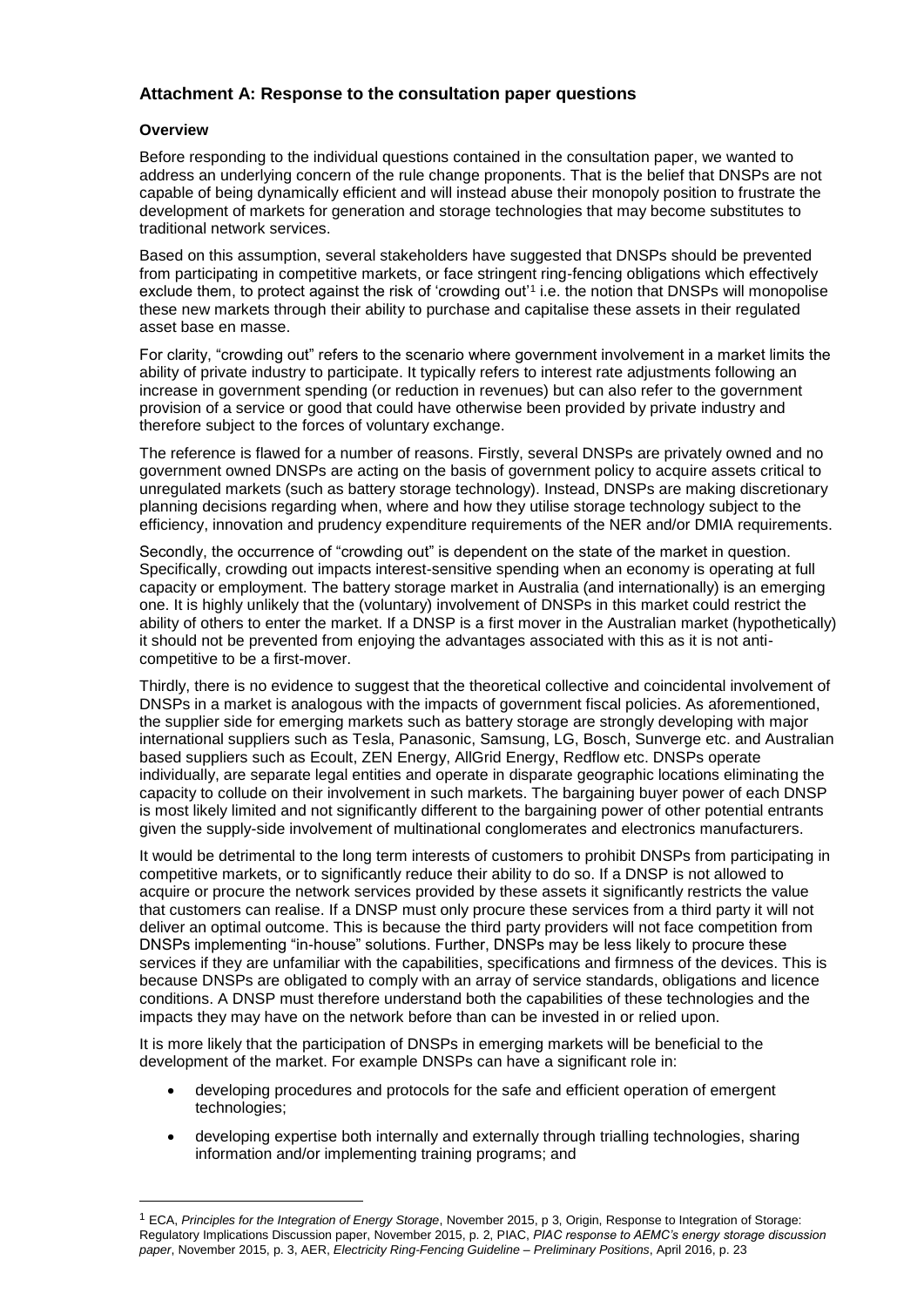making necessary changes to the non-contestable business (i.e. the network) to increase the capacity of the contestable market (e.g. managing issues associated with reverse power flows).

Rather than crowding out investment we consider these immature markets benefit from DNSP R&D activities and investment. As excess capacity exists, DNSP spending can help expand the market and act as an accelerator for private investment.

The current market for demand management services with energy storage is in very early stages of development. Studies suggest this market may take several years to fully develop and be widely viable for residential households.<sup>2</sup>Endeavour Energy is already seeking to; understand the impacts and potential uses of energy storage, develop a safe framework for the roll-out and operation of these technologies and promote growth in the potential market.

Specifically, Endeavour Energy has been involved in the Australian Standards development of AS/NZS 4755 – Demand response capabilities and supporting technologies for electrical products Part 3.5 – Interaction of demand response enabling devices and electrical productions – Operational instructions and connections for grid-connected Electrical Energy Storage Systems.

We consider the standardisation of technical requirements will benefit both DNSPs and customers as it:

- 1) has the potential to result in more streamlined connections of battery storage devices, as DNSPs will have confidence that the integration of the device on its network will not result in adverse safety and reliability impacts; and
- 2) provides opportunities for customers to more effectively manage their energy usage and reduce their network bill. This means that in addition to the safety and reliability matters the standard now provides standard control functionality that is mostly optional in nature and not limited to use by networks.

In addition to these activities Endeavour Energy is also conducting a residential energy storage trial in conjunction with various competitive market suppliers. An overview of our residential energy storage trial is provided below which demonstrates that, contrary to stakeholder concerns, Endeavour Energy's involvement will deliver dynamic efficiencies for its distribution business while enhancing the contestable market for energy storage.

### **Case Study: Energy Storage Residential Trial**

Endeavour Energy is currently implementing a residential energy storage trial for demand management purposes and to understand how energy storage can be beneficial to the network and to customers. The objectives of this trial are:

- to quantify the network demand reduction potential from installing battery energy storage systems in residential premises;
- to demonstrate the power quality benefits offered by battery energy storage systems by investigating how batteries can assist in managing voltage fluctuations;
- to learn more about the use of battery energy storage technology in residential applications and how to optimise the system for network demand reduction; and
- to understand the willingness of residential customers to invest in a battery energy storage system to provide network support and demand reduction services.

This trial targets locations within our network prioritised in order of network capacity, availability of PV generators and the number of residential customers in the area. This is to ensure we are able to test both the demand reduction and power quality benefits of batteries.

The scope of the trial is to:

 $\overline{a}$ 

- recruit customers in targeted areas;
- engage a third party company to supply, install and commission battery energy storage systems at the customers' premise;
- engage a third party provider/aggregator to implement communications and signalling

<sup>2</sup> CSIRO, *Change and Choice: The Future Grid Forum's analysis of Australia's potential electricity pathways to 2050*, December 2013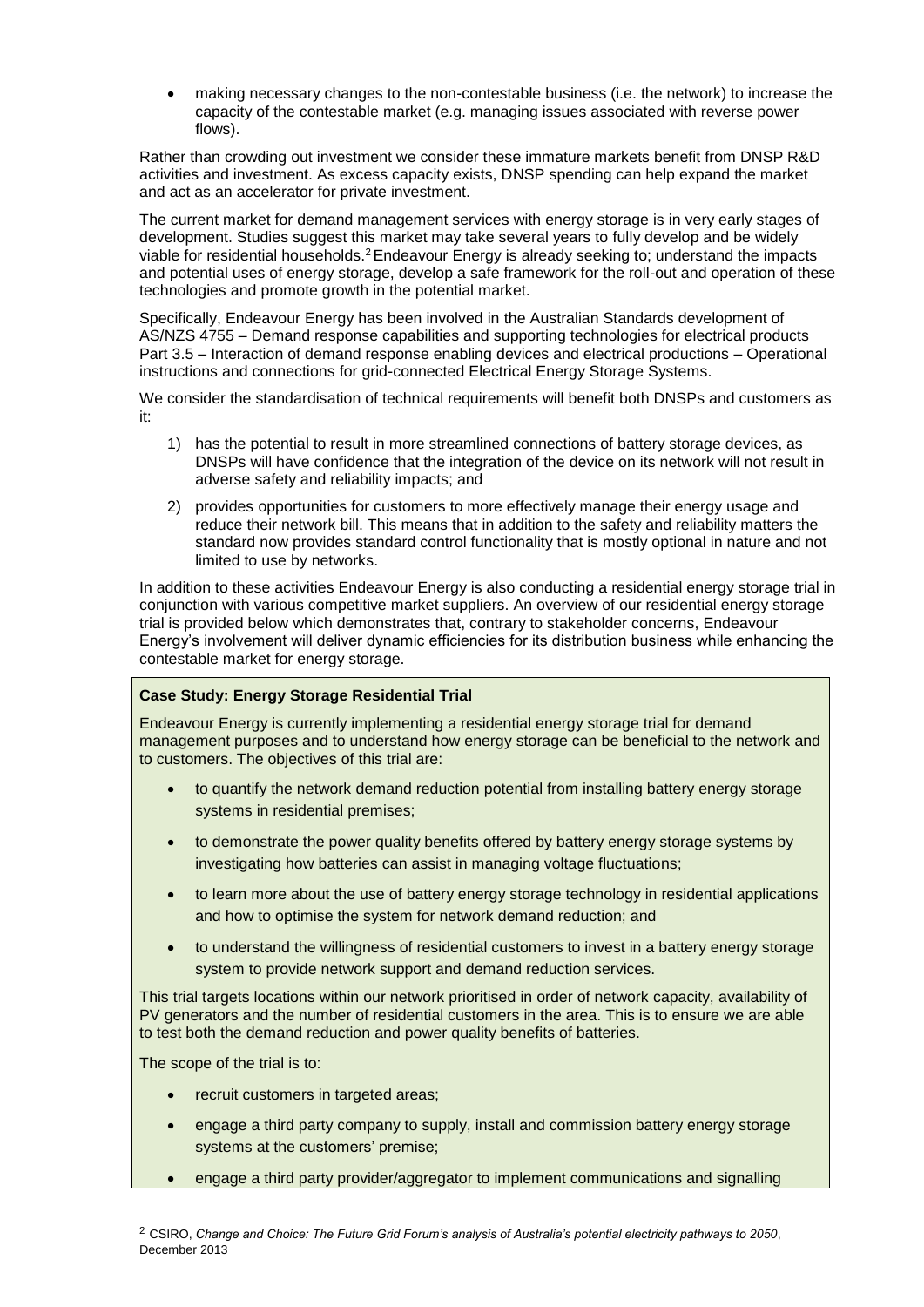technology to ensure battery utilisation at the required times;

- collect and analyse the customer' import and export consumption patterns;
- quantity the total demand reduction in the network area;
- demonstrate the power quality benefits offered by battery energy storage systems;
- confirm customer ride-through capability (if supported by the energy storage system) in the event of an outage;
- model the technical benefits by developing network models utilising the data collected from the trial; and
- enhance the demand response management system that manages the administration of customers and event signalling in the case of a large scale penetration of energy storage systems.

Under the trial, customers in the targeted areas will be incentivised to install energy storage. Endeavour Energy is not seeking to monopolise the ownership, control and use of energy storage devices in this trial. Instead, the energy storage system will be owned by the customer. Endeavour Energy will simply subsidise this purchase in recognition of the network support service that will be provided on a few peak demand days of the year. The customer (via the third party aggregator managing the device) will be able to utilise the battery for their own purposes at all other times to earn additional revenue streams.

A post-trial evaluation report will be completed following its conclusion and made publicly available to share the learnings and outcomes with interested parties.

Clearly, Endeavour Energy could become a large potential customer to a competitive market for these services if they prove to be viable. It is unlikely that DNSPs would procure these services without a thorough understanding of them.

We consider that over time, as the cost of these systems reduces, customers will commence installing battery energy storage systems at higher rates. It is envisaged that ultimately, the control and dispatch systems for DNSP purposes will be readily available at low cost reducing the need for Endeavour Energy to offer financial incentives to customers to procure a device. Instead, Endeavour Energy will simply be able to procure demand reduction, voltage control or support functions from third party aggregators.

It is evident that this trial is not being used as an opportunity to monopolise the potential storage market. Rather, Endeavour Energy is only procuring network support services (via a contribution to the battery purchase) from the customer by engaging third party service providers whilst seeking to give customers ownership and control of their device. Endeavour Energy is simply researching the capabilities of the storage market (so it can become a future customer of this market) and simultaneously developing the capabilities of the market and rate of customer ownership of energy storage devices.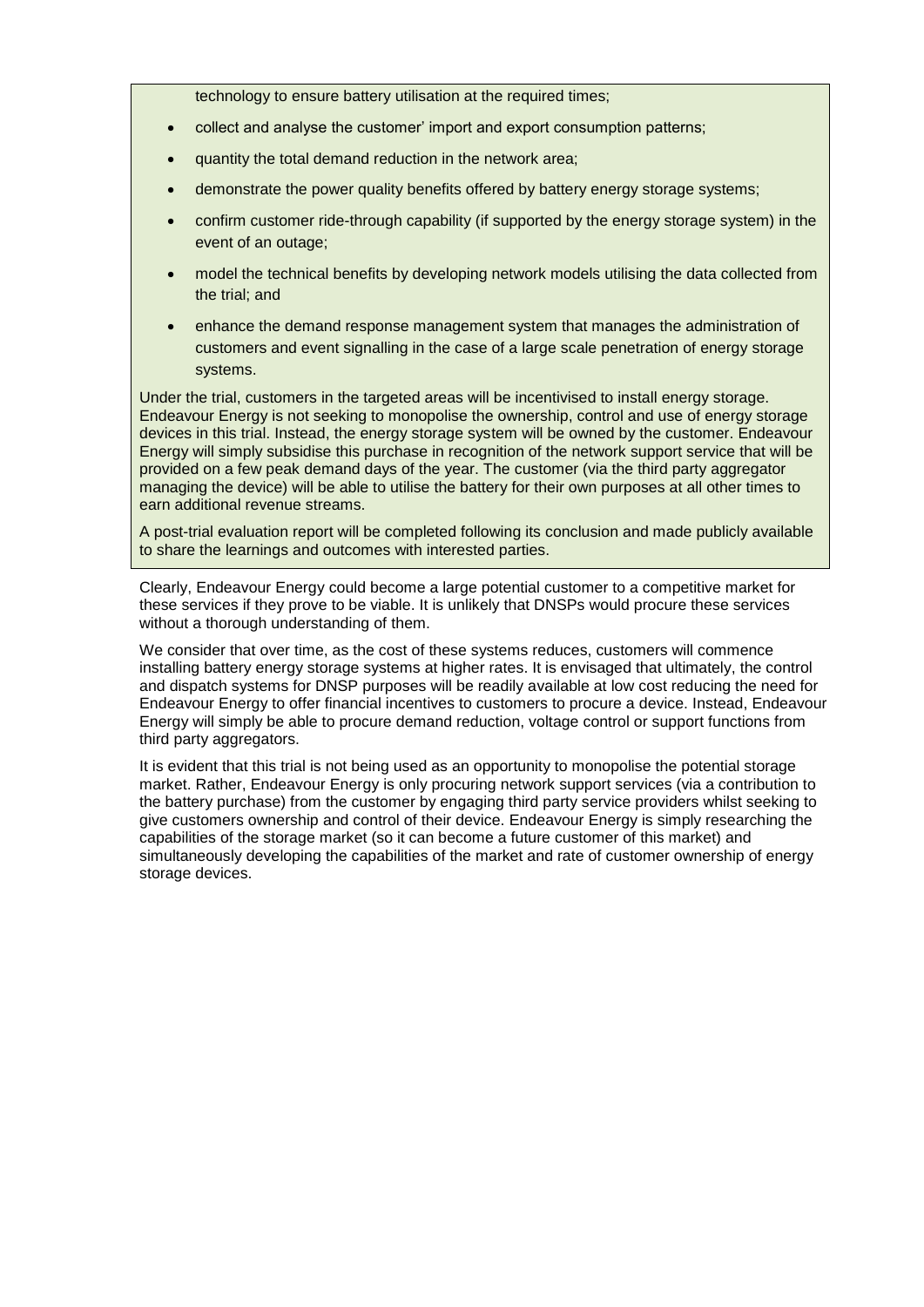## **Response to the AEMC's consultation questions**

## **Question 1 Distribution service classification**

- **a) Is there a problem with the current process for distribution service classification? For example:**
	- **i. does the current determination by determination approach reduce clarity over likely service classification decisions?**
	- **ii. does the timing of the framework and approach process (in advance of each distribution determination) inhibit stakeholder engagement on service classification decisions?**
- **b) Would a distribution service classification guideline increase clarity regarding distribution service classification?**

Overall we consider the existing service classification framework in the NER is appropriate with minor scope for improvement. We appreciate that the regulatory knowledge required to engage effectively in the service classification process can limit the participation of stakeholders.

This is exacerbated by the staggered nature of the framework and approach process and the fact that each framework and approach is conducted well in advance of the remainder of the determination. In addition to limiting the extent to which stakeholders can engage in the process it also contributes to inconsistent outcomes across jurisdictions, which further confuses stakeholders. We consider that outside of specific state-based legislation or circumstances the classification of services across the NEM should be consistent.

We are supportive of a distribution service classification guideline being developed to address these issues. It will provide a more well-defined opportunity for stakeholders to engage in a single process, allow the AER to clearly explain the classification framework and assessment criteria and most likely result in more consistent service classifications across jurisdictions..

- **c) To what extent does service classification being locked in over the regulatory control period create a lag in appropriate reclassification of services?**
- **d) What other changes to the economic regulatory framework may be required to allow clear and properly informed decisions on reclassification of services within a regulatory control period?**
- **e) What would be the costs and benefits of allowing reclassification of services within a regulatory control period?**

We acknowledge that the existing classification framework is not flexible or responsive to changes post-determination. Currently, services are classified at the time of a framework and approach and confirmed at the time of the final AER determination. Under clause 6.13 of the NER the AER may (not must) revoke and substitute a distribution determination if it is affected by a material error or deficiency of the following kind(s):

- a clerical mistake or an accidental slip or omission;
- a miscalculation or misdescription;
- a defect in form; or
- a deficiency resulting from the provision of false or materially misleading information to the AER

These reasons do not appear to support a substitute determination to accommodate a new or amended service.

In our view, it would be a costly and timely exercise to make any modifications to any aspect of standard control services, as any amendment (i.e. services moving to or from standard control services) would require updated expenditure forecasts, revenues and prices. Additionally, it is highly unlikely that an alternative to network services (the standard control service) could arise within a period that would warrant a service reclassification. Such a reclassification would suggest that there is competition for network services and therefore no regulation of DNSPs activities in this market is required.

If a new alternative control service emerges or a reclassification is required we again fail to see the risks. For an alternative control service that has become truly contestable the DNSPs price has been set by the AER and only the DNSP would be disadvantaged by the longer than necessary price control.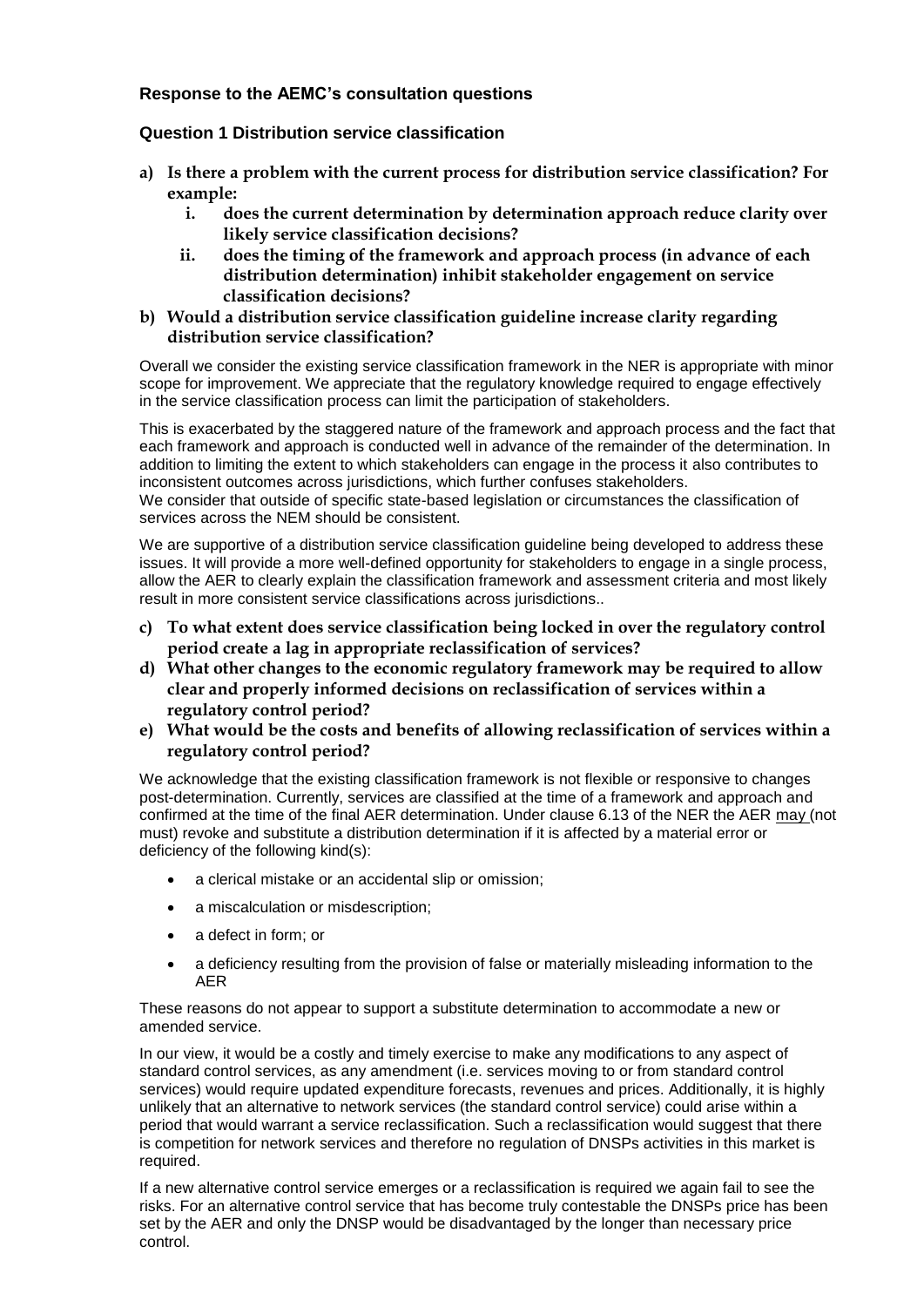For unregulated distribution services or non-distribution services we do not consider a reclassification would be required. A DNSP could not abuse its monopoly power for an emergent service in the absence of direct regulatory control as the AER's new ring-fencing guideline would apply. The AER state:

*From time to time, a DNSP may commence providing a new service that was not considered at the time the classification of services was finalised. Our approach to service classification is to classify services in groupings rather than individually. This obviates the need to classify services one-by-one and instead defines a service cluster, that where a service is similar in nature it would require the same regulatory treatment. A new service might simply be added to the existing grouping and hence be treated in the same way for ring-fencing purposes. Alternatively, a distribution service that does not belong to any existing service classification is 'not classified' and would be treated as a contestable electricity service.<sup>3</sup>*

Overall, we cannot find any examples of services that were disadvantaged by the existing framework that would justify a re-determination mechanism. It is unlikely that the absence of a service classification for a maximum period of five years has prohibited the development of any new services or markets to date or will do so in the future.

## **Question 2 Distribution service definition**

- **a) Does the definition of distribution services provide clear guidance regarding which services are distribution services and which are not?**
- **b) What types of changes could be made to clarify the term?**

## **c) What would be the pros and cons of changing the definition of distribution services?**

Overall, we consider the proponents have incorrectly identified the service classification framework as the means of addressing the issues they have raised. We note that some of the concerns raised by stakeholders stem from the lack of understanding that it is services that are classified rather than the underlying technology or assets.

The remaining issues raised relate to broader matters such as incentive based regulation, service delivery discretion and competition policy. If the issues raised by the proponents are valid (we do not consider they are) this would require a more complex, thorough revision of the existing regulatory framework rather than attempting to give effect the desired outcomes by modifying the classification framework and associated definitions.

As such, we do not consider the definition of "distribution services" requires amendment. In our view the only aspect of the current definition that requires clarification is whether "in connection with" is figurative or literal (i.e. does it imply a physical connection to the distribution network is required). This clarification can readily be provided by the AER in the potential service classification guideline or the AEMC during consultation on the WesternPower rule change request regarding this very issue.

# **Question 3**

 $\overline{a}$ 

## **a) Do the form of regulation factors provide clear guidance to the AER in determining whether distribution services should be classified as direct control services, negotiated services or be left unclassified?**

The form of regulation factors contained in the NEL guide the AER to assess the level of, or prospect for, competition in assessing whether to classify a service. In our view this is appropriate for determining whether regulatory intervention/oversight is required. The AER's understanding of these factors and intended application of them can be explained and consulted on as part of any service classification guideline.

## **b) Should the requirement to not change service classification unless a new classification is clearly more appropriate be removed?**

We consider this to be a reasonable requirement that is not restrictive or problematic. It is common sense that a service classification should only be changed if that change is to a more appropriate classification. We understand that some stakeholders may consider this requirement, or the inclusion of the word "clearly" may set a prohibitively high threshold for the AER to establish a positive case for

<sup>3</sup> AER, *Electricity distribution Ring-Fencing Guideline: Explanatory Statement*, 30 November 2016, p. 15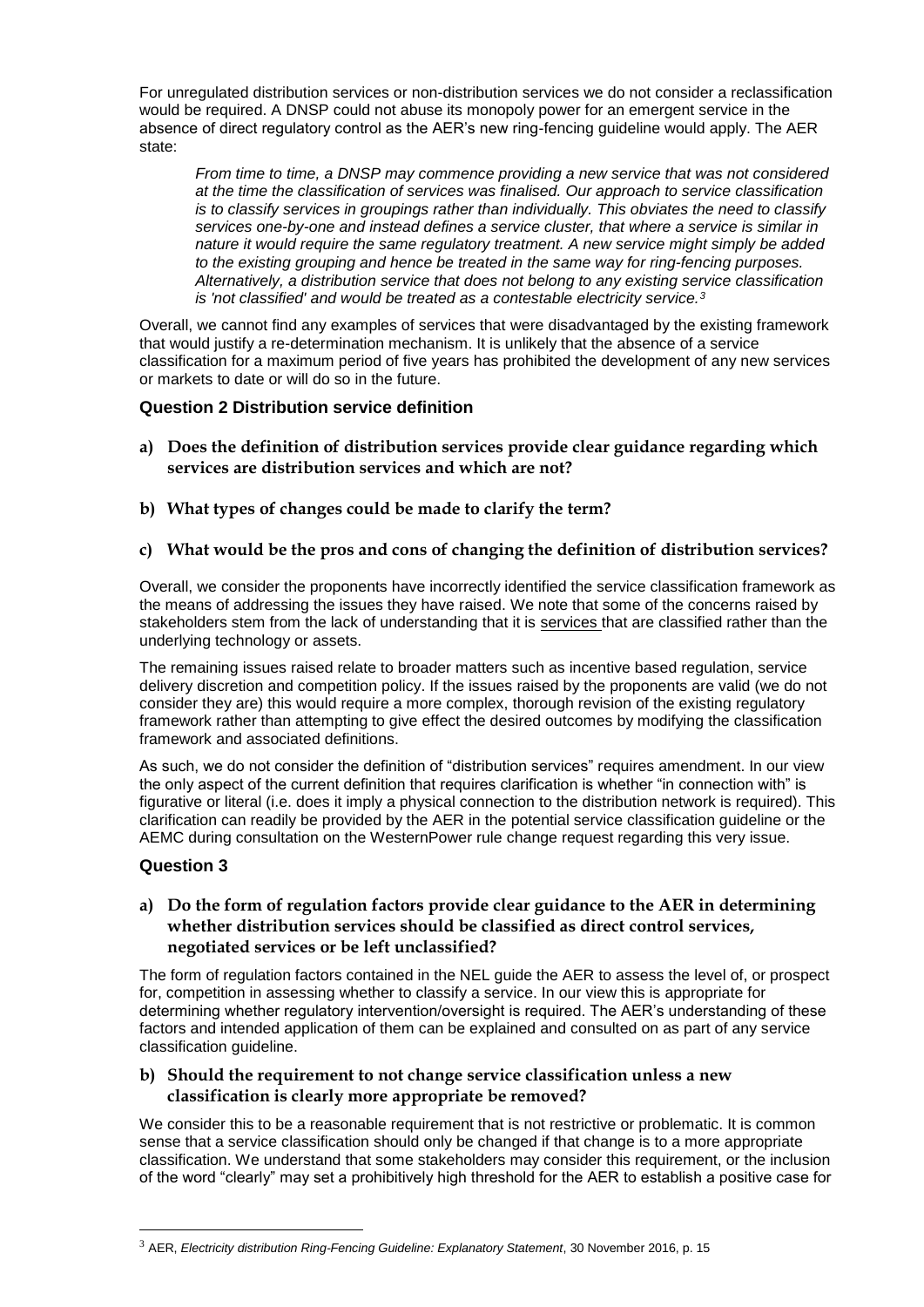change. In practice, we do not consider there is evidence the AER has been restricted or hampered by this requirement.

We consider it should remain, but as a 'common sense' requirement that has been of immaterial consequence to date, we do not consider its removal would be problematic should the AEMC form an alternate view.

### **Question 4 NER classification framework**

**a) Are the NER clear regarding classifying direct control services as standard or alternative control services?**

### **b) Do the NER provide effective guidance to the AER in classifying direct control services into standard and alternative control services?**

#### Response to (a) and (b)

The criteria outlined in clause 6.2.2(c) are not deficient. The COAG rule change suggests that either the definitions and/or rules need to more clearly reflect the intent that services should only be classified as standard control if they have natural monopoly characteristics.

The NEL and NER, quite appropriately, provide the AER discretion to classify a service. The framework provides guidance to the AER, the focus of which is around understanding the level of competition both currently and prospectively. Services with natural monopoly characteristics should be readily identified using the existing criteria. In addition to competition related factors, the criterion also directs the AER to consider the consistency and proportionality of any potential classification.

In our view, both the framework and the AER's application of it to date are appropriate. The framework provides the AER sufficient clarity while providing discretion. The example provided in clause 6.2.2(5) and the AER's practical application in its Framework and Approach decisions provide sufficient guidance as to how the AER interprets and applies the NER. We consider additional measures to improve the transparency and robustness of the process should be investigated before more fundamental changes are considered.

We are concerned that the proponents are recommending a prescriptive service classification framework as a means of addressing their perceived issues with the current framework. The proponents are seeking to modify the framework to impose physical boundaries or service delivery preferences in service definitions. This would be a departure from the principles based, technologically neutral, incentive based regulatory framework currently in place.

This would increase regulatory costs, embed inefficiencies in distribution businesses and limit the flexibility afforded to the AER. We consider a framework that provides guidance through principles is preferable to one which seeks to engineer a particular outcome on the tenuous assumption it is preferable.

#### **c) Should the requirement to not change service classification unless a new classification is clearly more appropriate be removed?**

As per the response to question 3(b)

### **Question 5 Classification Objective**

**a) Is an objective for service classification in the NER necessary? For example, COAG Energy Council considers the NER should be more explicit in providing that only services which exhibit natural monopoly characteristics should be economically regulated.**

We consider the purpose of service classification is to apply regulation where it is required in a proportionate manner to facilitate competition. The NEL provides the AER guidance in deciding whether a service should be regulated or not. If a service requires regulation (i.e. it exhibits monopoly characteristics) the NER guides the AER in deciding how to best regulate the service. If a service does not require regulation (i.e. a competitive market exists) the ring-fencing guideline and negotiated distribution framework govern the arrangements that must be in place for a DNSP to participate in that service.

In our view, this is an effective and appropriate framework that does not require a unifying objective separate to the NEO. Amending the NER to focus on services which "exhibit natural monopoly characteristics" as suggested by COAG is simply another way of expressing what already occurs.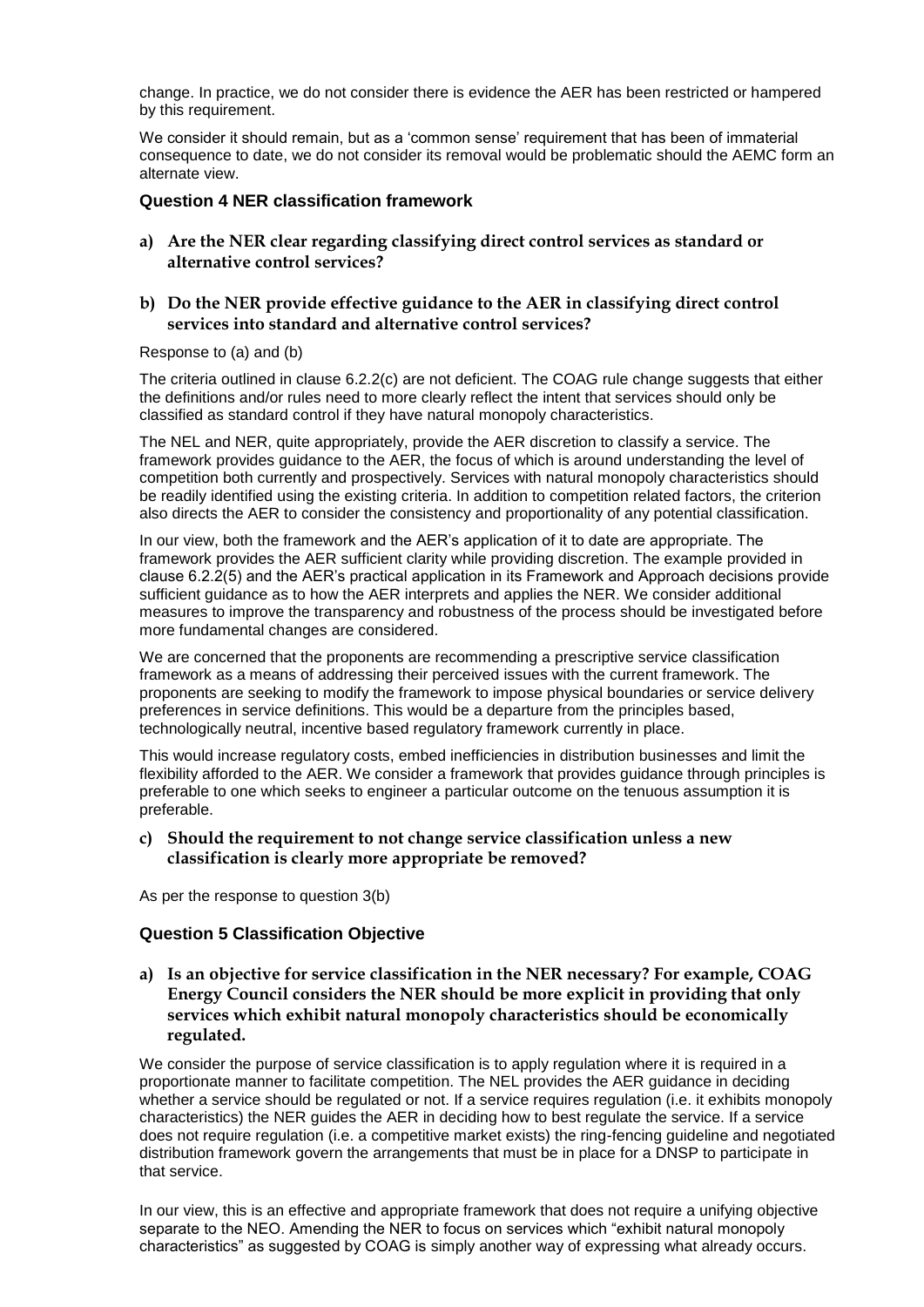## **b) Should the steps of service classification be informed by the same considerations? For example, should all service classification steps be based on market characteristics, rather than on the form of regulation that applies to the service?**

As per the response above. The current steps already consider the market characteristics as part of the criteria as to what form of regulation and service classification should apply.

### **c) Within this framework, should new classification(s) be added?**

We appreciate the uncertainty around "inputs to network services". As identified by the AEMC, some of these input services, such as metering and connections, have been separately classified whilst others have not. This uncertainty may arise from differing interpretations of what constitutes a "distribution service" and "network service". We consider metering and connection services have been separated from network services as they can be directly attributed to a customer and/or provided on a competitive basis.

Metering and Connection services are therefore different to services like demand response or support. The latter services are often provided by an individual to the network and service classification is designed for services provided by the network to customers. Additionally, these services are difficult to attribute to an individual as they can contribute to the safe and reliable supply of energy through the distribution network to the benefit of all customers (or at least surrounding customers).

This is a complex distinction that a service classification guideline may further assist stakeholders in understanding.

We note that the AEC rule change request suggests a new classification should be added. Specifically, a "contestable service" classification that would apply to generation and storage technologies.

#### As noted by the AEMC

 $\overline{a}$ 

*Both of the rule change requests seek to require DNSPs to procure certain inputs to standard control services from third parties or related entities, rather than investing in assets that provide such inputs. To achieve this aim, the requests focus on changes to the service classification framework to introduce new categories of classified services (e.g. a new "contestable service" classification) or otherwise clarifying what types of services can be classified as direct control services.<sup>4</sup>*

We consider the concerns of COAG, and many other stakeholders, can be addressed by improving the transparency and clarity of the existing service classification framework through a more accessible and coordinated consultation process.

We consider the AEC's position is an attempt to embed a service delivery bias in the NER to force DNSPs to procure certain services from the third parties it represents. The AEC's rationale is somewhat confusing and the suggested amendments appear to be impractical. The AEC state in their rule change request:

*we propose that a new service classification called "energy-related", or "contestable", services be created. We do not think that this new term "energy-related" services is or should be captured by the current definition of unclassified services. The reason for this is that unclassified services appear to constitute what are residual services from the perspective of the Rules. This is because any service that is not otherwise classified as either a Direct Control Service or a Negotiated Service is deemed to be unclassified.*

*The definition of "energy-related" or "contestable" services would preclude the AER from having a role in regulating the prices charged for contestable distribution services. However the AER would have a role in determining from time to time what services are to be included within this category of services, as well as determining whether a NSPs costs for procuring those services are prudent and efficient.<sup>5</sup>*

It is unclear what is meant by unclassified services being the "residual services from the perspective of the Rules". If a service is not classified it is because it is a distribution service for which sufficient competition exists or a non-distribution service meaning it does not require regulation by the AER. The AEC's suggested "contestable service" would therefore be duplicative and unnecessary.

<sup>4</sup> AEMC, *Consultation Paper: National Electricity Amendment (Contestability of energy services) Rule 2016*, 15 December 2016, p. 17

<sup>5</sup> AEC, *Rule change request: Amendments to Chapters 5, 6, 6A and 7 of the National Electricity Rules in the implementation of Demand Response and Network Support Services*, 13 October 2016, p. 5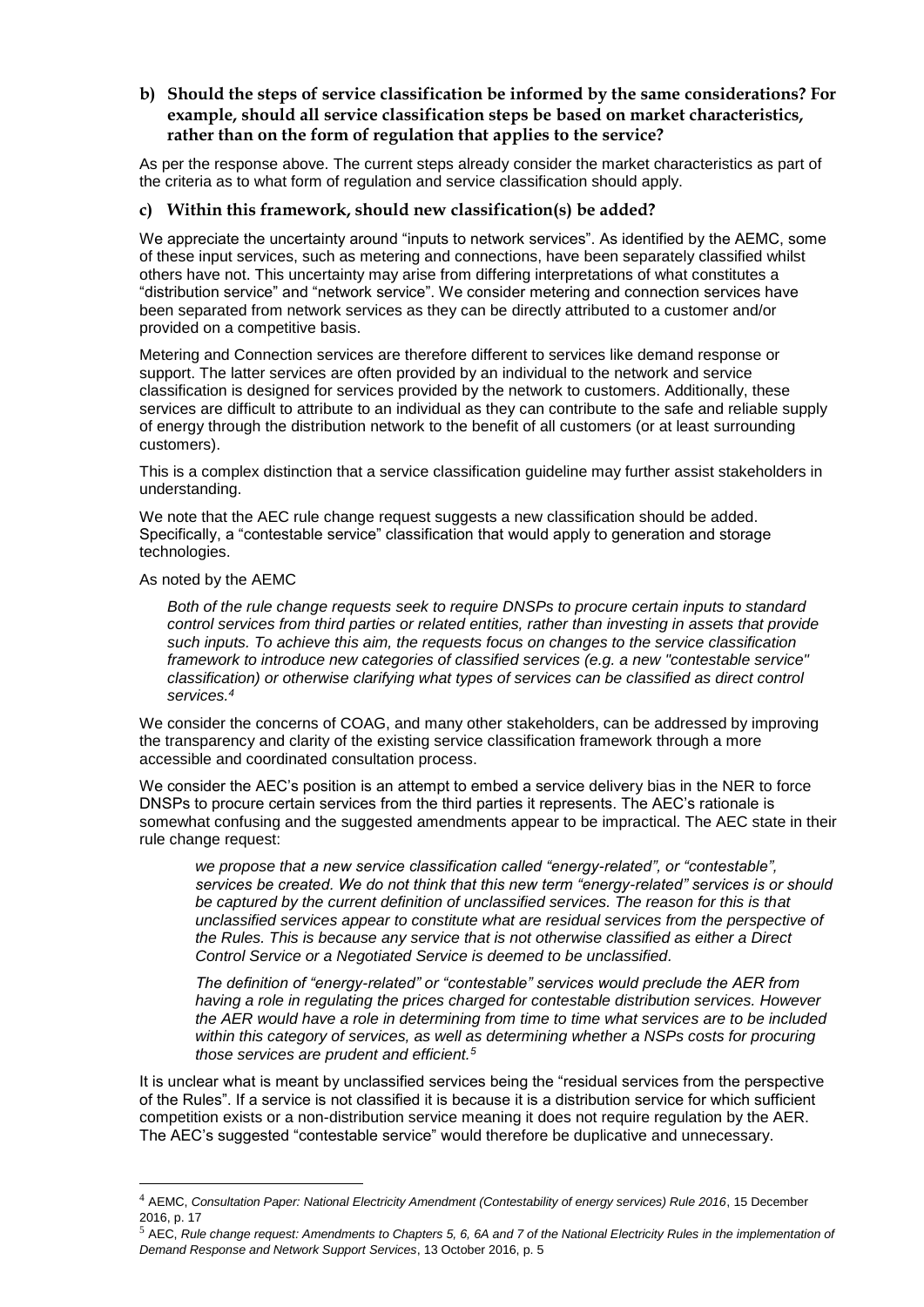Any service prohibited from being classified as a distribution service based on location or technology would be detrimental to customers and the interests of the proponents. It would limit the value of generation and storage technologies by restricting the distribution value streams from being unlocked. If these services are not distribution services than in addition to not being able to capitalise generation and storage assets, DNSPs would not be able to obtain an operating expenditure allowance to procure these services. This is because the AER cannot fund the contestable activities of a DNSP, only the costs of distribution services can be recovered through regulated revenues. This is why the service classification framework is not well suited to achieving the intended outcomes of the proponents.

More broadly, we do not consider the intended outcomes of the AEC rule change should be pursued through more appropriate parts of the regulatory framework. In our view, forcing DNSPs to procure any service that involves generation or storage technology from third parties is in the interests of those third parties rather than customers. The emergent market for generation and storage is immature and costly and unlikely to improve without further innovation and the competitive tension provided by traditional network solutions. Customers will benefit from a truly competitive market rather than a market design that acts to protect the interests of a subset of potential suppliers. Such a market will potentially prohibit consumer access to least cost options and will, in effect, subsidise higher cost suppliers through higher network chargers to consumers.

As opposed to creating additional services the AEMC should instead review whether there is in fact a bias for network based solutions that is limiting the development of these potential markets. We consider the regulatory framework appropriately incentivises least cost solutions. It is unlikely that any evidence exists demonstrating that DNSPs are willingly incurring financial penalties under the existing regulatory framework by systematically ignoring lower cost solutions.

Any "bias" that currently exists is most likely attributable to the lack of competitiveness of non-network solutions due to their higher cost, lack of firmness or the inherent inefficiency of decentralised solutions. However, if a bias exists due to imbalanced incentives in the regulatory framework or the frameworks failure to correct cultural bias within DNSPs then amendments to the NER may be required. For instance, a totex style approach to expenditure may neutralise a bias for network over non-network solutions.

**d) The proponents of the rule change requests consider that service classification is no longer only determining which services are economically regulated and which are not. It is increasingly having significant effects on the application of the distribution ring-fencing, cost allocation and shared asset guidelines. Should the AER expressly be required to have regard to the interaction of service classification with these other forms of regulation?**

Service classification is a key determinant in what ring-fencing obligations will apply. A principles based approach should guide the classification of services. However, we appreciate that the ringfencing outcomes of the classification should be considered as a sense check or reasonableness test.

### **e) Are the NER clear as to what can and cannot be classified? If not, what changes would be required?**

Yes the NER is clear.

Stakeholders would benefit from a clear and transparent process to improve their understanding of the service classification framework. The explanation provided by the AEMC in the consultation paper is a useful example of the kind of clarification an AER could provide in a guideline.

### **Question 6 DNSP service delivery discretion**

- **a) Is there a problem with DNSPs having service delivery discretion in relation to demand response, network support and other inputs derived from assets located 'behind the meter'? If so:**
	- **i. What is the problem?**
	- **ii. How material is it?**
	- **iii. Provide examples of the problem?**

It is paramount that DNSPs have discretion as to how it acquires or deploys demand response and network support to deliver network services. DNSPs have the best knowledge and expertise to develop the most effective and efficient solutions. It would be imprudent to confer exclusivity to third party providers in an emergent market with the expectation it will develop further in the absence of any DNSP involvement.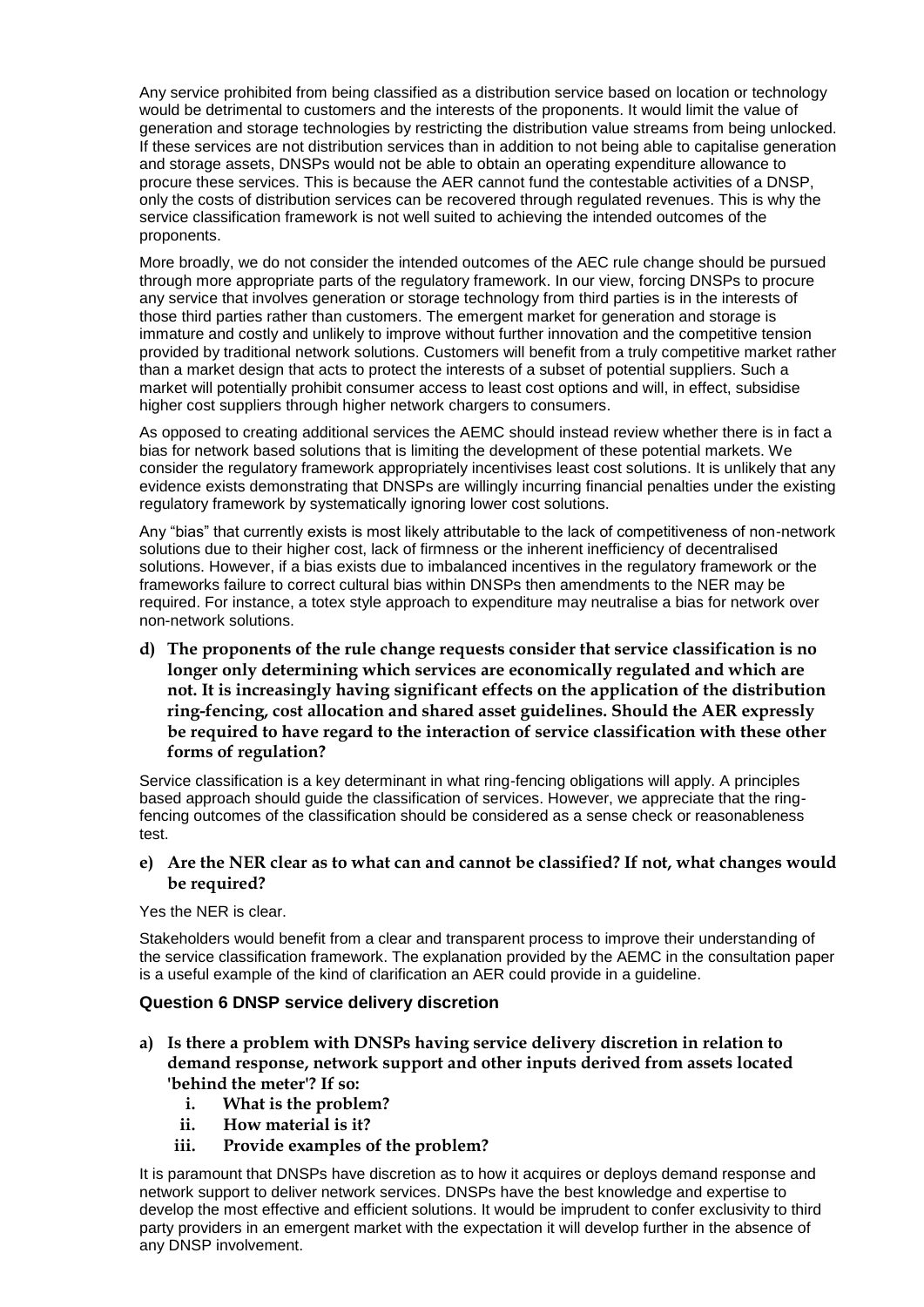As aforementioned, the service classification framework is not well suited to achieving the rule change proponents intended outcome. In our view the regulatory framework would be over-stepping its designed role if the service classification framework was amended to prescribe a preferred delivery model. This would essentially be a departure from incentive based regulation to a prescriptive cost plus form of regulation.

We consider the best outcomes for customers will be facilitated by a regulatory framework that incentivises DNSPs to implement the most effective, least cost option.

The building blocks determination framework in Chapter 6 of the NER provides the AER oversight to approve or substitute expenditure allowances. This means DNSPs must justify their practices and provide evidence as to the efficiency of their solutions. The RIT-D provides additional transparency around a DNSPs planning framework. In addition to this direct oversight, the current framework provides strong incentives for a DNSP to implement least cost solutions in order to obtain financial rewards from the various incentive schemes. It would be irrational and loss making for a DNSP to favour network solutions if lower cost non-network solutions or outsourcing options were available.

### **b) Is the problem unique to demand response, network support and other inputs provided by means of assets 'behind the meter'?**

As above, we do not consider there is a problem.

## **Question 7 Incentive mechanisms**

- **a) Does the regulatory framework provide balanced incentives for DNSPs to use the most efficient mix of:**
	- **i. network or non-network options?**
	- **ii. capital and operating expenditure?**
	- **iii. a range of technologies?**
	- **iv. assets that are positioned behind or in front of the meter?**
	- **v. providing the services "in-house" or procuring the services from other parties?**
	- **vi. procuring the services from third parties or related entities?**

As aforementioned, we consider the existing framework provides DNSPs with strong and balanced incentives to implement least cost solutions and pursue dynamic efficiencies.

We consider it would be costly and risky to presume what the most efficient mix of options is in delivering network services and embedding this in the NER in an exhaustive and prescriptive manner. An incentive based regulatory framework is preferable as it can be principles based and neutral to particular technologies, physical locations or delivery models. Instead, DNSPs are incentivised to select the most efficient solutions irrespective of whether they are "in-house" or outsourced, network or non-network, in-front of or behind the meter etc.

Stakeholders, such as the AEC, allege that a bias exists in the NER due to imbalanced incentives and/or the failure to correct DNSP network investment preferences. Given the incentives DNSPs are currently faced with we consider it is unlikely DNSPs are actively ignoring least cost solutions to their own financial detriment. Instead, it is more likely the case that these network service substitutes or alternate technologies are not yet competitive with traditional network solutions. This could be due to their cost or the disadvantages associated with distributed, decentralised services compared to a coordinated, centralised network service.

This issue may be worth further consideration to understand whether any bias does exist and if so, the role of the regulatory framework in facilitating it. Any potential imbalance should be resolved through direct changes like adopting a "totex" model rather than trying to prescribe alternate outcomes through service classification.

### **Question 8 Planning framework**

- **a) Is there a problem with the current planning framework in relation to network support and demand management? If so:**
	- **i. What is the problem (e.g. the detail or timeliness of relevant information; DNSPs being both the decision-maker of investment decisions and the asset owner)?**
	- **ii. How material is it?**
	- **iii. Provide examples?**